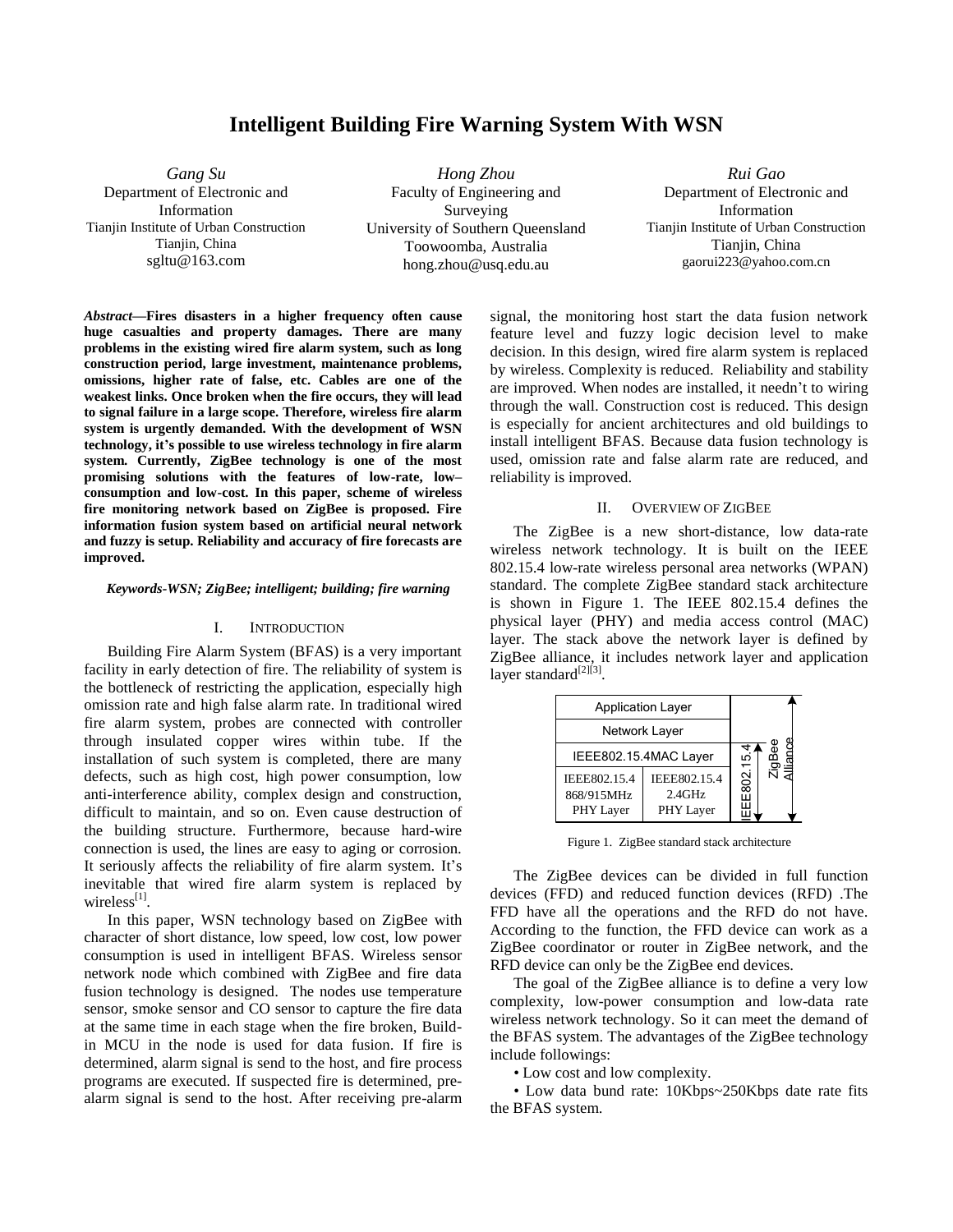• Low power consumption: the normal ZigBee device can work 6 months to 2 years with two AA batteries.

• High network capability: 65000 nodes per network.

 • Stability and safety: CSMA/CA method for channel access. AES-128 Advanced Encryption Standard cryptography and trust-center based authentication for security.

# III. LAYOUT OF NETWORK NODES

 When the network nodes are laid in the building, the following requirements need to be met:

 1) Monitoring network must be able to cover all areas of building

 In order to ensure that various areas in the building can be monitored, each area must be laid a certain number of detector nodes. In the design of network parameters, as a ZigBee network can contain up to 65,000 nodes, network parameters *m*, *n* and *x* must meet the following relationship:

$$
(1 + n2 + n3 + \dots + n(x-1))(n + m) < 65000
$$
 (1)

*m*-the maximum number of each router node can connect to the terminal nodes

 *n*-the maximum number of each router node can connected to the router nodes

 *x*-the maximum number of router hops during the massage transmit

 2) Ensure the performance of the monitoring network to meet the requirements of communication

 When network nodes are laid, performance of fire alarm delay and fault reporting delay must meet the requirements. Communication performance of monitoring network is closely related with the size of the network and the density of network nodes. If the nodes were laid too close, probability of conflicts between nodes were increased, and delay were increased. These factors will affect the performance of network. If the size of network too large, the more router hops the massage through when it were send from node to coordinator, the more the delay. It also affects the performance of network. Therefore, the number of nodes and router hops must be reasonably designed.

 3) Minimize the number of network devices in the case of ensuring network coverage

Considering these factors, the layout of nodes in medium-sized buildings is shown as Figure 2.



#### Figure 2. Layout of network

#### IV. DATA FUSION SYSTEM STRUCTURE

 In this paper, in order to improve the rapid detection of fire, accuracy and ability to adapt to the environment, reduce the probability of omission and false alarm of fire, multi-sensor data fusion technology is used. Data fusion system for automatic fire detection is constructed.

 The terminal equipments are looked as information fusion level of data fusion. Terminal equipments collect field data regularly. In order to reduce the amount of data transmission, the system makes local decision of fire through the field data. If fire occurred, the system alarm to the host directly. If the system makes local decision of suspected fire through the field data, pre-alarm signal is sent to the host. The system waits for the monitoring host command.

 In this system, the change of environmental temperature, smoke concentration and CO concentration are monitored to make the decision of fire. Data layer, feature layer and decision-making layer are adopted. The original data acquisition and preprocessing are completed in data layer. The output signals from data layer are used for data fusion in feature layer. Visible fire, buried fire and non-fire source are identified. The various characteristics come from feature layer are full used in decision-making layer, and the final result of fire is obtained. The structure of data fusion is showed in Figure 3.

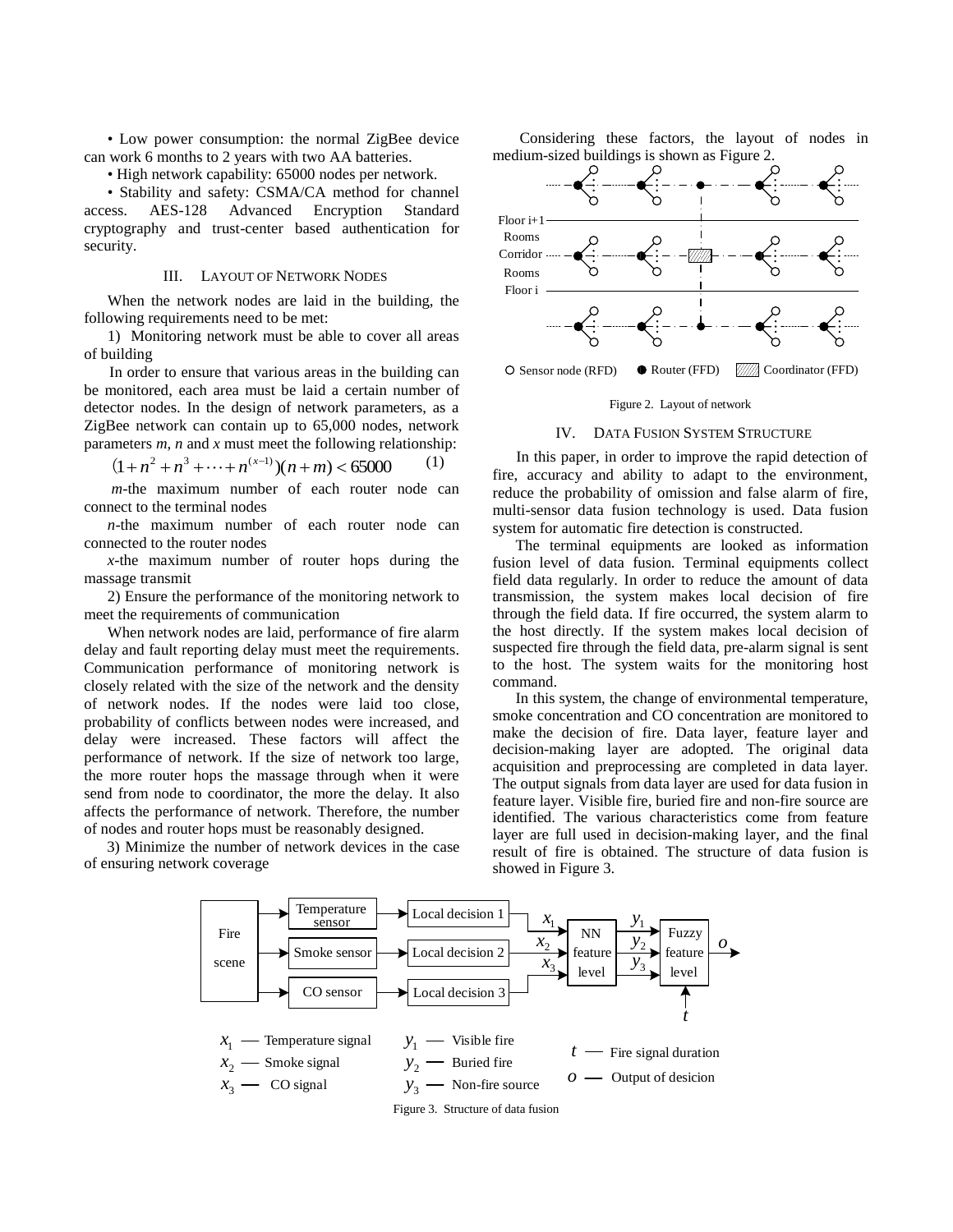## V. HARDWARE DESIGN OF NODE

 ZigBee sensor node is the basic unit for information collection. Figure.4 is the structure of the ZigBee sensor node module. The sensor probes are made up of temperature sensor, smoke sensor and CO sensor. The sensors in end nodes collect the signals from the environment and the original signals will be processed by the signal processing module. Then the processed signals will be uploaded to the ZigBee module. The ZigBee module send the information to router nodes or the coordinator.

In the course of the designing, the chip CC2430 is used. It's a System-on-Chip solution specifically tailored for IEEE 802.15.4 and ZigBee application. It's a low price, small size and low power consumption chip for ZigBee communication<sup>[4]</sup>. It integrat RF transceiver, CPU, and 128K flash memory. Very few external components are required in the CC2430 typical application. It also includes A/D converter, some Timers, AES128 Coprocessor, Watchdog Timer, 32K crystal Sleep mode Timer, Power On Reset, Brown Out Detection and 21 I/O ports. I/O ports can be used as the SPI ports, GPIO and so on. The chip CC2430 provides the most competitive ZigBee solution.

These sensor nodes except the coordinator have the same basic structure. These ports are assigned to the sensors and peripheral equipments. The coordinator will not connect with the sensor, which will extend USB port to connect with the processor $^{[5][6]}$ .



Figure 4. Structure ZigBee sensor node module

#### VI. SYSTEM SOFEWARE DESIGN

 The software design include network operation software design and data fusion software design.

1) Network operation software design

 Network operating software mainly solves the problems of networking of system and data transmission. In the software design of the system, The CC2430 Evaluation board is used. This Evaluation board is based on the ZigBee protocol stack software package which offers functionality for ZigBee coordinator, ZigBee router or ZigBee end devices and all the network topologies. Application layer of ZigBee stack is programmed in C language.

 The programs of ZigBee coordinator node (FFD) include: initializing the CC2430, setting up a network, waiting for the ZigBee end devices join, managing network nodes, receiving and processing the data from ZigBee end devices and so on. The data processing flow is shown in Figure.5 .

 The program of ZigBee end device nodes (RFD) include: initializing the CC2430, joining the network, receiving the data from sensor (or other device) and sending data to coordinator after being analyzed and processed. The data processing flow is shown in Figure.6.



#### 2) Data fusion software design

 The energy of WSN is limited. The size of data transmissions and MCU computations directly affect the lifespan of batteries in end nodes and router nodes. The function of BFAS is sending information to the monitoring host timely and reliably. It's unnecessary to sending information and making data fusion when the fire not occurs. This greatly reduces the amount of data transmissions and microprocessor operations, and the lifespan of batteries are extended greatly.

 To the end nodes, it's difficult to deal with complex data processing. But they can be used in harsh environment with their small volume and low prices. Monitoring host has strong analysis ability and rapidly processing speed. So data collection and local decision are completed by the end nodes, while complex data processing and controlling to the nodes, etc. are completed by the monitoring host<sup>[7]</sup>. Figure 7 is the end node data fusion software program flow chart. Figure 8 is the monitoring host data fusion software program flow chart.